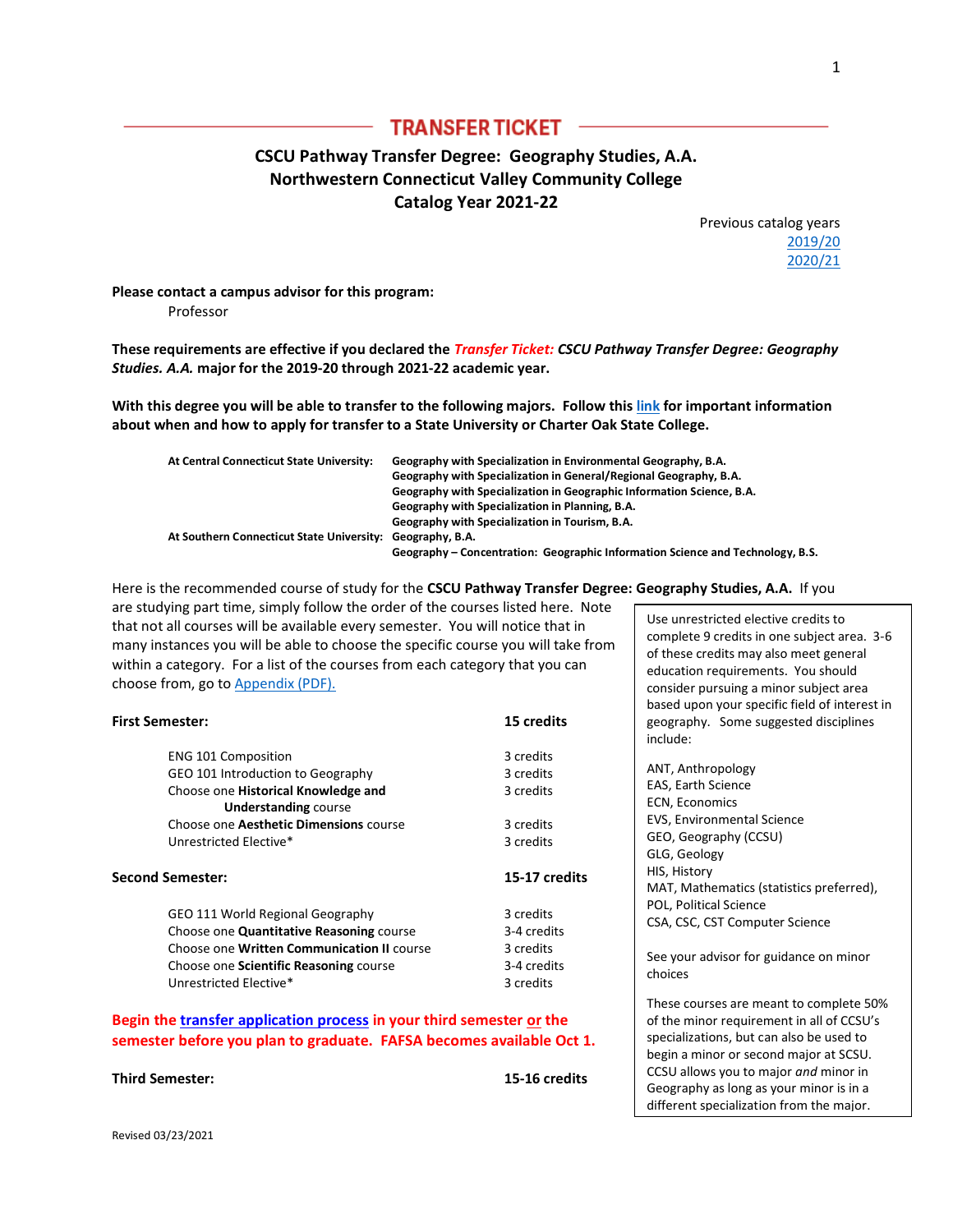| 3-4 credits                                             |  |
|---------------------------------------------------------|--|
|                                                         |  |
| 3 credits                                               |  |
| 3 credits                                               |  |
|                                                         |  |
| 6 credits                                               |  |
| GEO 204 Geography and Tourism Development <sup>**</sup> |  |
|                                                         |  |
|                                                         |  |
|                                                         |  |
|                                                         |  |

### **During your last semester at NCCC, apply for graduation [by the dates found here.](https://www.nwcc.edu/registration/forms-registration-records/)**

| <b>Fourth Semester:</b>                                                        | 15 credits |
|--------------------------------------------------------------------------------|------------|
| Choose one Continued Learning and Information<br>Literacy course               | 3 credits  |
| Choose one Oral Communication course                                           | 3 credits  |
| Choose one Additional General Education II -<br><b>Global Knowledge course</b> | 3 credits  |
| Two Unrestricted Electives*                                                    | 6 credits  |

## **Here is another way to look at the degree, by requirements**

### **General Education Requirements: 37-39 credits**

Unless a course is specifically designated, such as ENG 101 Composition for **Written Communication** I, you will have a choice about which course you take. For a list of the courses from each category that you can choose from, go to [Appendix \(PDF\).](http://www.ct.edu/files/tap/NCCC-Appendix-1.pdf)

| <b>Written Communication I:</b><br><b>ENG 101 Composition</b>                                                                                                    | 3 credits   |
|------------------------------------------------------------------------------------------------------------------------------------------------------------------|-------------|
| Written Communication II (select one):                                                                                                                           | 3 credits   |
| Scientific Reasoning (select one):                                                                                                                               | 3-4 credits |
| Scientific Knowledge and Understanding (select one):<br>Note: You must complete one science course that<br>includes a lab. It can be in either science category. | 3-4 credits |
| <b>Quantitative Reasoning (select one):</b>                                                                                                                      | 3-4 credits |
| Historical Knowledge and Understanding (select one):                                                                                                             | 3 credits   |
| Social Phenomena (select one):                                                                                                                                   | 3 credits   |
| <b>Aesthetic Dimensions (select one):</b>                                                                                                                        | 3 credits   |
| Continued Learning and Information Literacy (select one):                                                                                                        | 3 credits   |
| <b>Oral Communication (select one):</b>                                                                                                                          | 3 credits   |
| Additional General Education I – Creativity (select one):                                                                                                        | 3 credits   |
| Additional General Education II - Global Knowledge (select one):                                                                                                 | 3 credits   |